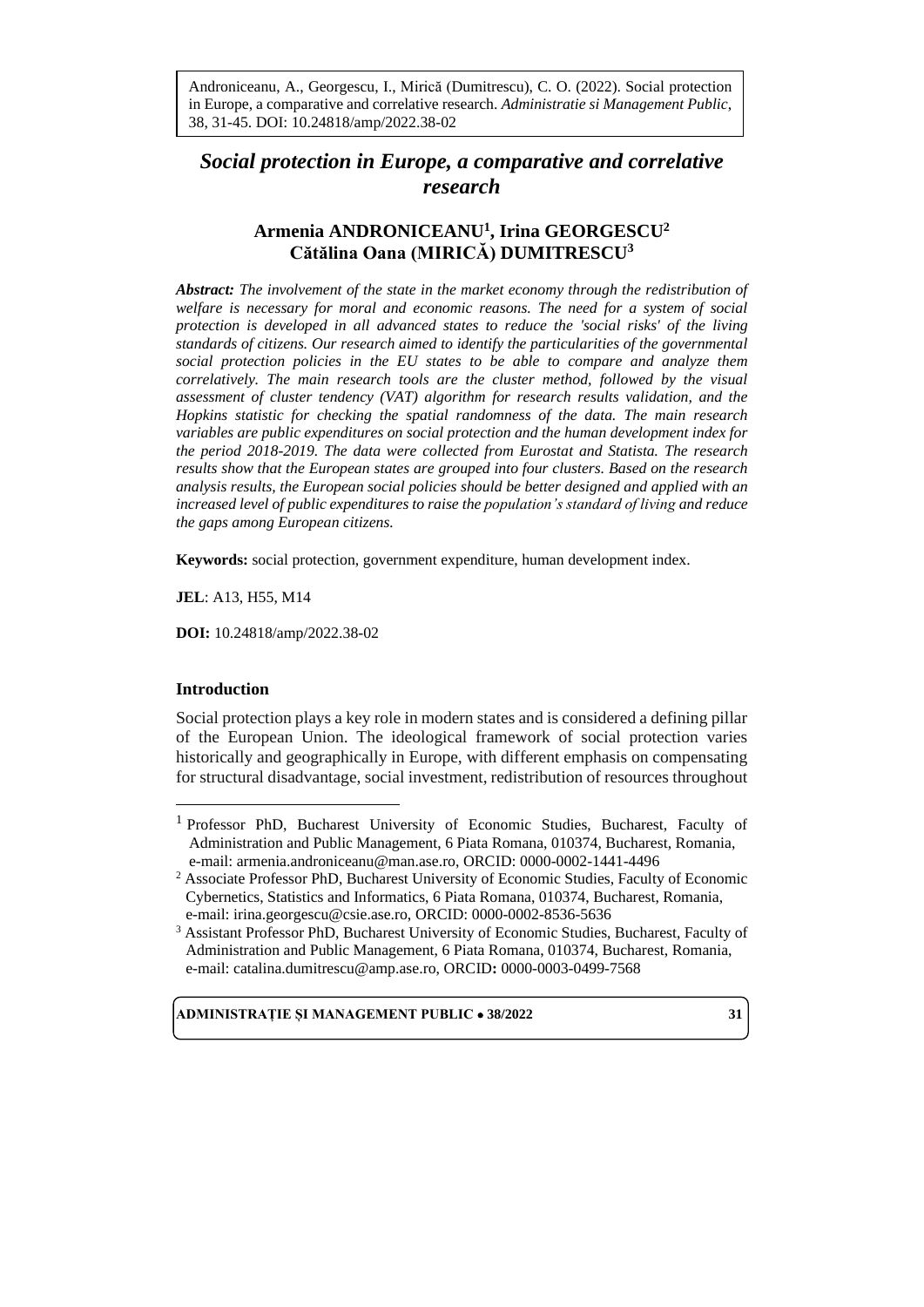life and between generations, solidarity with risks, empowerment of the most vulnerable citizens, and support respect for human rights. However, there is a clear consensus that governments should ensure the well-being of citizens. Social protection governmental policies set objectives and appropriate ways for real social justice. The citizens benefit from social protection to ensure the increase or maintenance of their well-being. In all countries of the world, some people live in particularly difficult conditions and need special attention given the importance of each person's traditions and cultural values in the protection and development of human personality.

The governments of European states recognize the importance of international cooperation in improving the living conditions of people in all countries (Pimonenko et al., 2021). Researchers (Gonos et al., 2022; Guardiancich and Natali, 2021) show that the socio-economic factor is the one that determines the inequality that starts from the division and redistribution of wealth that has nothing to do with social laws, and then the application of the principles of social justice is required. It is especially important in terms of severe inequality, which can be latent to a great extent due to the informal economy influence (Mishchuk et al., 2018). Besides, social justice ensuring is a touchy domain regarding some vulnerable groups of the population like the elderly and caregivers (Mertl et al., 2019; Witkowska & Kompa, 2020). Therefore, the social policy adopted democratically and promoted within a state should be analyzed from two points of view: political and economic. Politically, throughout history, the function of social protection exercised over citizens has been gradually replaced by the function of assistance, with a shift from civil rights (life, property) to economic and social rights (the right to work), social assistance, in this case, illness or old age, organization and direct provision of social services, etc.). The different forms of social protection for citizens and the variable resources allocated by state governments contribute to ensuring the standard of living.

The standard of living should not be assessed solely by measuring income, social benefits, or capital goods. It must be assessed through a complete list of indicators such as indicators of education, employment, duration of work, working environment, living conditions, transport and telecommunications, criteria for assessing social relations and political, social security, social mobility, etc. Social protection is materialized through social programs that include measures and tools designed to increase the standard of living and improve the quality of life and protect the population from the negative effects that may occur in certain periods determined by different economic and social conditions (Andrei &Luca, 2022).

The main areas and social categories in which social protection measures are applied in different European countries are the protection of the unemployed, protection of the environment, workers, and the public, protection of consumers, protection of public health, protection of people with disabilities, protection of children and youth and others. others. One should underline that besides the governments and local governments that have numerous instruments to conduct such activities (e.g. special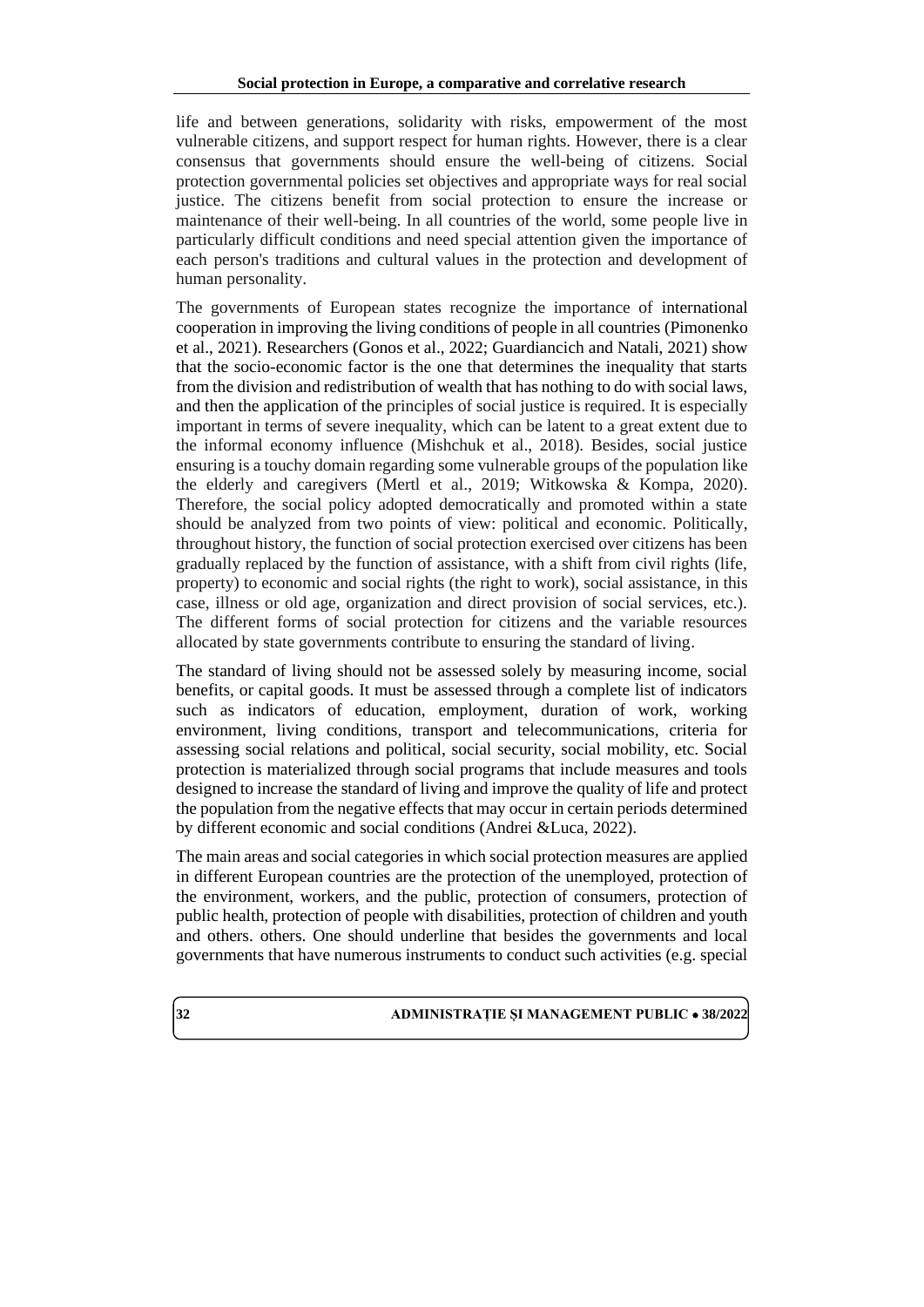economic zones – see Borowiecki & Makieła, 2019), there are a number of other institutions such as NGOs, and social enterprises (e.g. Urmanavičienė  $\&$  Čižikienė, 2017; Shpak et al., 2017) that are involved in widely understood social protection tasks. Their engagement is extremely important. Moreover, in all developed countries, insurance, and social protection systems have been progressively established, designed to protect all or part of the population against risks related to health, daily life, and employment. These systems often followed original, administrative, associative, or mutualistic paths to develop. Social protection is just a set of income redistribution mechanisms that contribute in times of crisis to sustaining economic activity and maintaining a certain social cohesion supported by state governments through specific categories of public spending. The research underlying this paper was conducted from this perspective. In this research, we analyzed the main categories of government expenditures for social protection in the period 2018-2019.

## **1. Social protection in the literature**

According to the literature, there are differentiated approaches to social protection directly correlated with the level of economic development of a state. Government social policies will accompany any change in the economic system. The opportunity of some objectives will also be different, as both the financial and natural resources of the states are different. An effective social protection system is not only a moral and political requirement but also an economic one. The polarization of society into rich and poor citizens is an organic phenomenon. Between these two categories, there is a diversity of groups included in the category of those with a good level of well-being or those with limited resources and modest possibilities (Pereira & Procopiuck, 2022). Hence the differentiated access of citizens to the goods and services on the market. This aspect makes it necessary to approach the problem of social protection differently. This is also the premise from which our research starts. Allowing citizens with limited means of living to legally procure, independently, the necessities of life without state protection is morally unacceptable and becomes politically dangerous.

Researchers (Androniceanu A-M et al. 2022; Barrientos, Hulme, 2008; Bowen, 2020; Cepiku, 2020) point out that social protection is based on social and economic factors and the efficiency of the measures taken. The provision by the state administration of the necessary resources to cover various general needs is a normal orientation in social policy, contributing to the satisfaction of the citizen's interests.

Social policy is a set of goals and analysis tools, through which state governments collect financial resources and distribute them from a humanistic perspective of social justice (Džupka & Horváth, 2021). Because of this, social policy is an element of regulation of economic, social, and political tensions. The elaboration of an efficient social policy depends on the application of the principle according to which the welfare of the society is decisively influenced by the welfare of each citizen. In this context, Dvorsky et al. (2021) said, that the quality of the business environment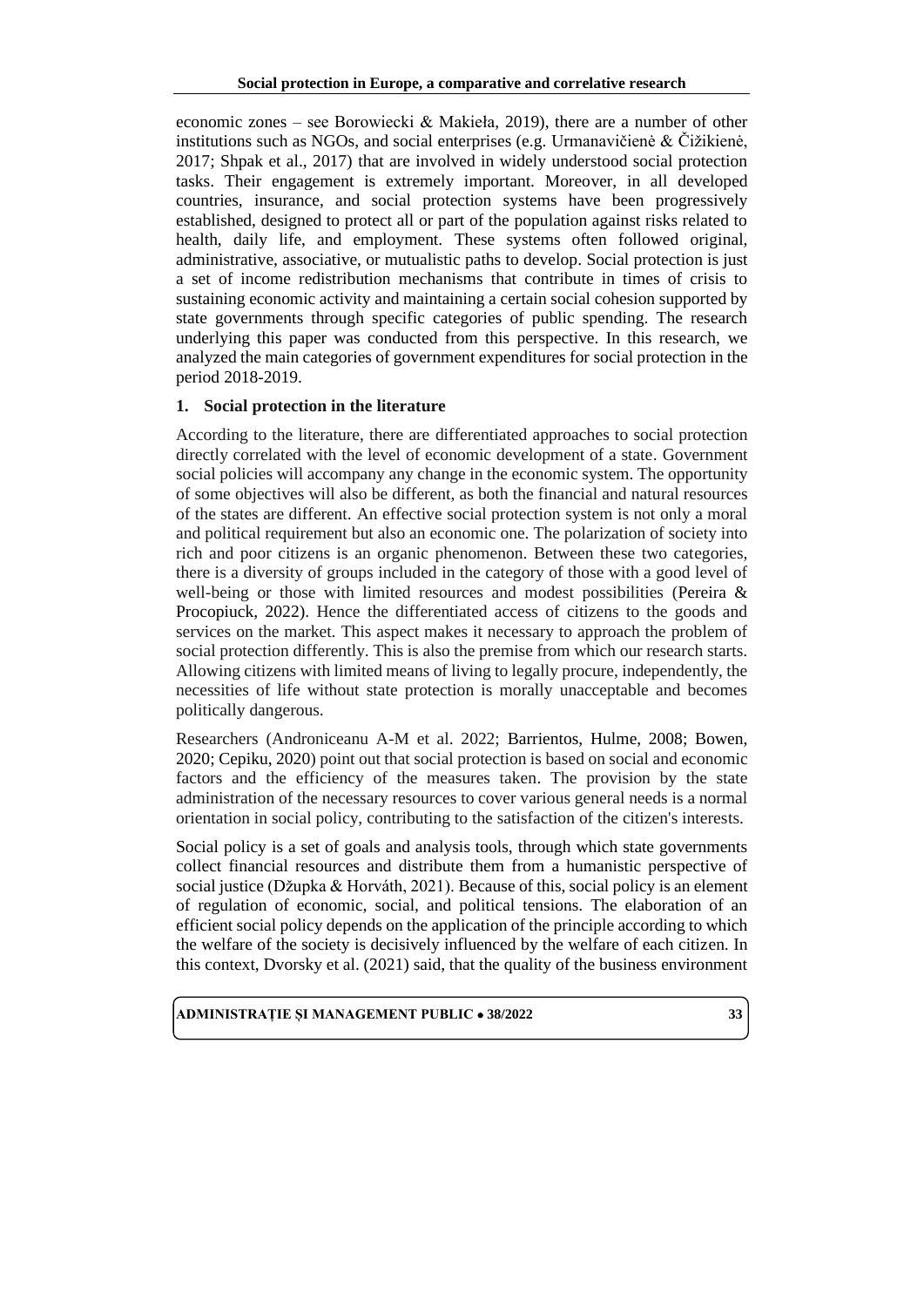is one of the goals of government because has a positive impact on the welfare of society. The concept of state social policy is materialized through its objectives, areas of action, and the precise nature of the measures and decisions taken. On other hand, Ardielli et al. (2020) said, that social protection is important, but exists further also important goals for governments of countries (Androniceanu & Georgescu, 2021). At the European level, social protection is based on the principles, values, and traditions that govern social relations between individuals, groups, communities, and institutions. Starting from these points, the social policies of the European states contain measures and actions for ensuring aimed at ensuring a certain level of welfare and social security for the whole population and especially for certain social groups. According to the literature (Sabato et al., 2019), social protection has two main and basic components: contributory social security and non-contributory social assistance. Social Protection in the EU states has to support those who are in a difficult situation to break the deadlock and reintegrate them into society, to remain active in the labor market. Social protection takes into account material living conditions and social conditions. Material conditions mean employment, income, housing, etc., and social conditions include health, education, social environment, etc. (Verdun & Zeitlin, 2018; Kudins, 2022). The European Commission (European Commission and Social Protection Committee, 2021) supports and complements Member States' policies in the areas of social protection and social inclusion. The measures established by the European Commission complemented other initiatives: job-generating recovery; strategy for adequate and secured pensions, and employment measures for young people (Mazzanti et al., 2021; Graziano & Polverari, 2019; Hitka et al., 2018). Therefore, social protection has both material objectives and social objectives. Social protection is provided mostly by government institutions, but private or non-governmental organizations also contribute to it in many states. Most social protection expenditures are financed by compulsory taxes levied by state central governments and regional or local authorities. Employers 'and employees' social security contributions allow the financing of social security expenses. Private administrations are funded by donations from individuals and any grants received from the state, local authorities, non-governmental organizations, or even international or regional organizations. For example, the European Union pays subsidies to certain associations dealing with food aid or housing for excluded or marginalized citizens of the Member States (Copeland & Daly, 2018; Darvas & Leandro, 2015).

Social protection is the responsibility of various social security organizations (health insurance, family benefits, old-age insurance, accidents at work, and occupational diseases), or other institutions (supplementary pension schemes, unemployment schemes, optional supplementary health insurance schemes, such as mutual aid and prudential institutions). Organizations of this type vary greatly from country to country. According to researchers (Guidi and Guardiancich, 2018), there are two main approaches to social protection, which vary from state to state. The insurance model is the first model, which aims to cover social risks through horizontal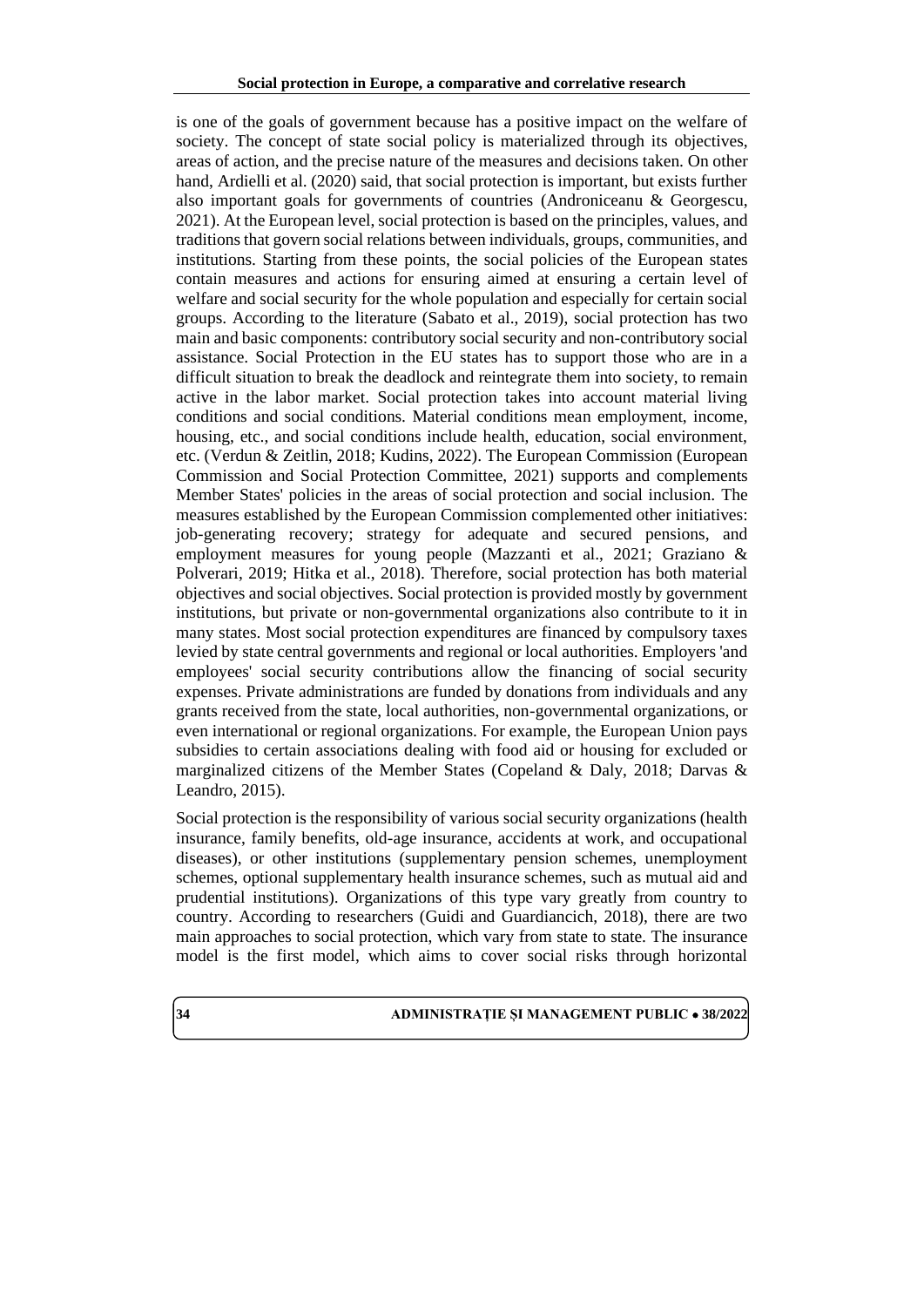redistribution, without resource conditions. This model, which materializes in unemployment insurance, pensions, etc., is financed by social contributions from employees and employers. According to this model, the state operates a mandatory national mutualization of social risks. This approach prevailed in France when General de Gaulle created social protection. A second model is the assistance model that covers the social risks of the most disadvantaged (who cannot contribute) by operating a vertical redistribution. The care-focused model aims to reduce inequalities. It is financed by proportionate and progressive taxes and fees such as income tax in France. Social benefits are thus paid subject to the verification of the means. This model is becoming increasingly dominant in current models of social protection in European countries. The two models are complementary, but their place varies by country.

Most social protection institutions are public, non-profit institutions that perform a public service mission under the close control of the state, which oversees them. They are part of a solidarity system and are therefore excluded from free competition. Social protection systems around the world aim both to help citizens and their families, especially poor and vulnerable households, to overcome crises and shocks, to find jobs and invest in health and education, and to protect those who age.

Over time, the concept of universal social protection has developed. Universal social protection aims to ensure that anyone in need of social protection can have access to it at any time. These include child benefits, old-age pensions for the elderly, and benefits for the elderly in the event of maternity, disability, accidents at work, or unemployment. This assistance can be provided through social security and assistance systems that ensure the basic income.

With a well-designed and implemented social protection system, a country will be better prepared to increase human capital and increase productivity, reduce inequality, build resilience and reduce the transmission of poverty from generation to generation (Abramo et al, 2019; Mura et al., 2021; Minárova et al., 2021). The European countries use an average cost of 1.5 - 2% of GDP for employment and social protection. Social protection is linked to sustainable development, as it involves solidarity between human beings, especially between generations.

As in other sectors of activity, social protection raises sustainability issues, very difficult to solve: for old age, for example, we realize today, with current demographic developments, that the high ratio between the number of retirees and the number of active people presents a tax that increases assets so that contributions strike a greater balance between the benefits of pension funds. This phenomenon also affects the branch of social security disease, as the largest consumers of health care are the elderly. This leads to chronic deficits in the branches of illness and old age, which are regularly transferred to debt management organizations, such as the Social Debt Amortization Fund (CADES) in France, or simply included in state debt. However, we can see that this situation is not sustainable, as it leads to the transfer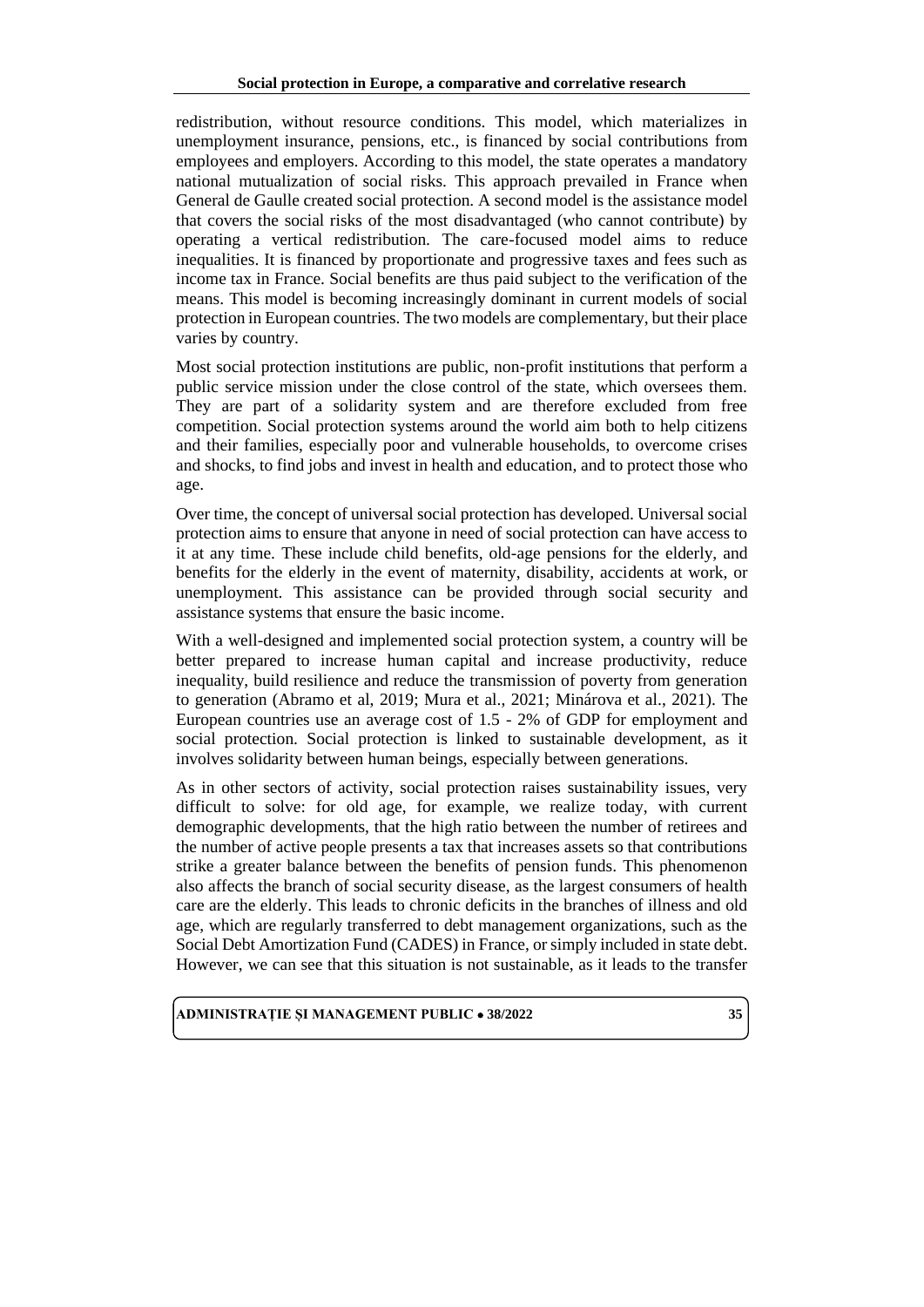of the burden of social benefits to future generations, who will have to repay this debt. The research underlying this paper compares and analyzes the correlations between government spending by European state governments for the social protection of citizens in their states. The next section of the paper contains the most important research results using the cluster method.

## **2. Research methodology, analysis, and main results**

The purpose of this research was to analyze comparatively and correlatively the main indicators of public expenditure by which the member states of the European Union finance social protection. One of the main research objectives was to determine the social indicator's implications for the European citizen's well-being as it is reflected by the Human Development Index (HDI). Another research objective was to find out and analyze the inter-relationships between social indicators, the Human Development Index (HDI), and the public expenses of the European states. To achieve the above purpose and research objectives six research variables were selected from the Eurostat and Statista databases and are presented in Table 1. The research was conducted based on social indicators and HDI from 2018 to 2019, for which complete sets of statistical data were identified.

| <b>Variable</b>                                                                        | <b>Description of</b><br>the variable                                                                                                              | breviation symbol<br>of the variable | <b>Range of</b><br>possible<br>values                   | Source          |
|----------------------------------------------------------------------------------------|----------------------------------------------------------------------------------------------------------------------------------------------------|--------------------------------------|---------------------------------------------------------|-----------------|
| Net social protection                                                                  | Transfers, in<br>cash or kind, are<br>made to relieve<br>households and<br>individuals of the<br>burden of one or<br>more social risks<br>or needs | <b>NSB</b>                           | <b>Millions</b><br>Euro                                 | Eurostat        |
| Total expenditure on<br>social protection per<br>head of population.<br><b>ECU/EUR</b> | Social benefits,<br>administration<br>costs, other<br>expenditure                                                                                  | <b>EXPSP</b>                         | Euro<br>per<br>inhabitant<br>at constant<br>2010 prices | Eurostat        |
| Total expenditure on<br>administration costs                                           | The costs<br>charged to the<br>scheme for its<br>management and<br>administration                                                                  | <b>EXPADM</b>                        | Percentage<br>of total<br>expenditure                   | Eurostat        |
| Human<br>Development Index                                                             | Statistic ranking<br>countries around<br>the world by the<br>Level of human<br>development                                                         | HDI                                  | [0,1]                                                   | <b>Statista</b> |

**Table 1. The definitions of variables**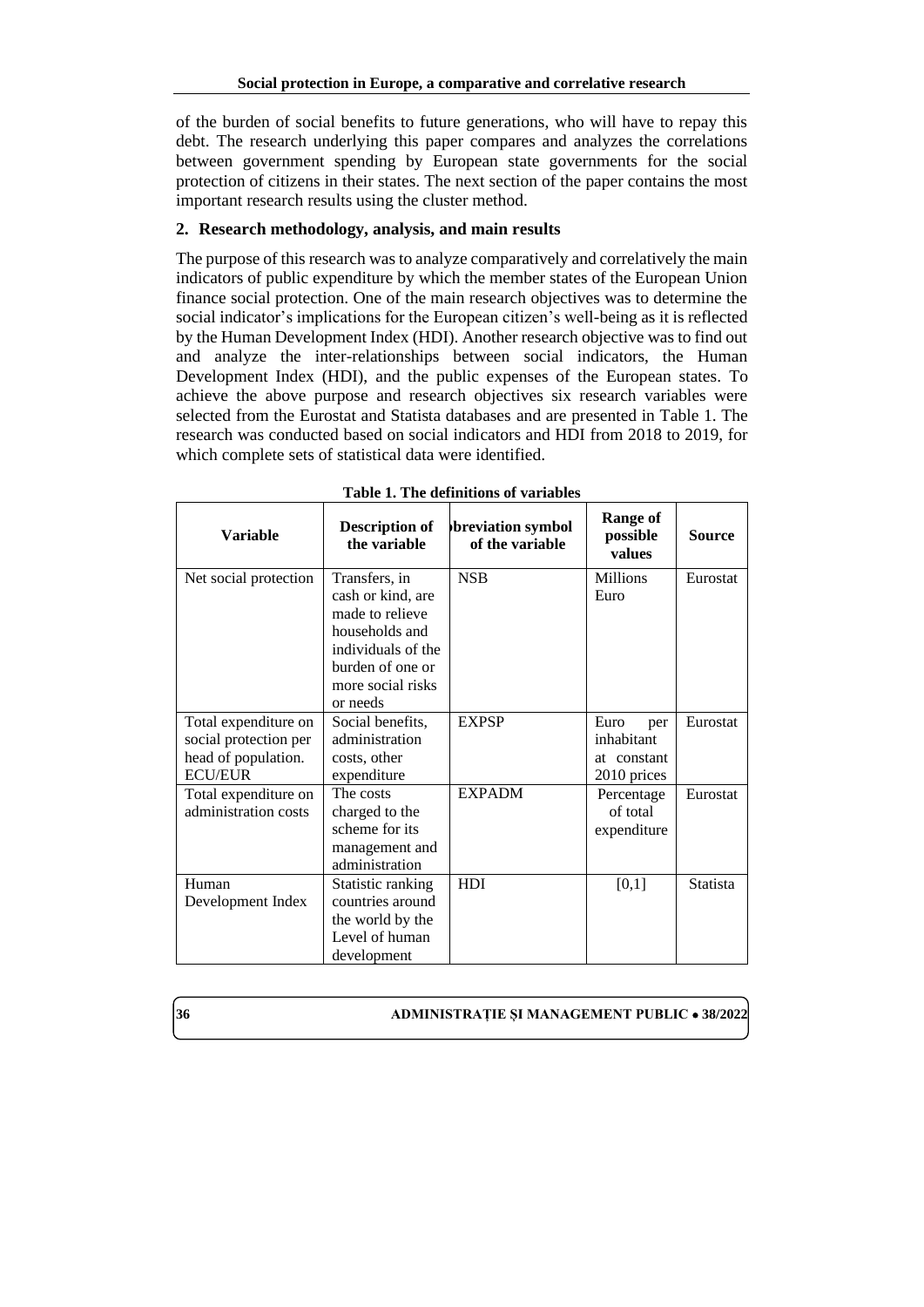| Social protection in Europe, a comparative and correlative research |
|---------------------------------------------------------------------|
|---------------------------------------------------------------------|

| <b>Variable</b>                                                                                                             | <b>Description of</b><br>the variable                                          | breviation symbol<br>of the variable | Range of<br>possible<br>values                            | <b>Source</b> |
|-----------------------------------------------------------------------------------------------------------------------------|--------------------------------------------------------------------------------|--------------------------------------|-----------------------------------------------------------|---------------|
| Miscellaneous<br>Other expenditures<br>on social protection<br>expenditure<br>(payment of<br>property income<br>and other). |                                                                                | <b>OEXP</b>                          | Percentage<br>of total<br>expenditure                     | Eurostat      |
| General government<br>expenditure by<br>function                                                                            | Government<br>expenditure<br>according to 10<br>major functions<br>or purposes | <b>GOVEXP</b>                        | Percentage<br>οf<br>gross<br>domestic<br>product<br>(GDP) | Eurostat      |

The most important correlations between the main research variables in the analyzed period 2018-2019 and their clustering are found in the Pearson Correlation Matrix (Figure 1).



**Figure 1. Pearson Correlation Matrix**

The correlation matrix shows positive correlations between all six indicators. The distribution of each variable is represented on the main diagonal. Below the main diagonal, the scatterplots with fitted lines are shown. Above the main diagonal, the correlation coefficients and the symbols of the significance levels (p-values) are shown: (p<.001) "\*\*\*", (p<0.01) "\*\*\*", (p<0.05) "\*", (p<0.1), "." (Kassambara, 2017). There is a strong positive connection (0.77) between net social protection and HDI, a hypothesis confirmed by Tomassi (2010). The social benefits that citizens receive through social protection provide economic stability and an acceptance to technological changes (Tomassi, 2010), therefore an increase of welfare and human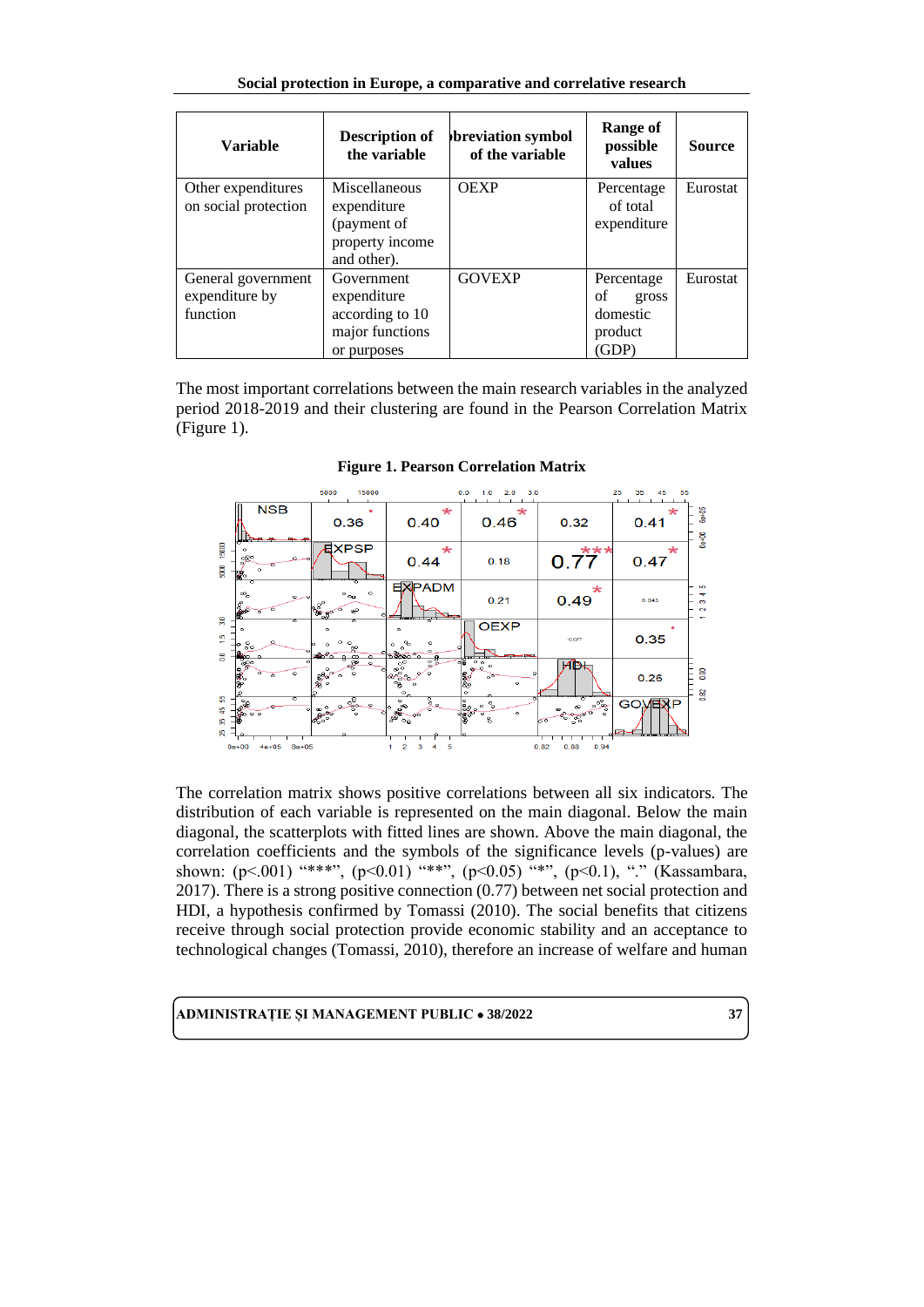development. Social protection in long term contributes to economic growth through policies meant to increase income and protect against various shocks (Caminada et al. 2019). The same positive relation exists between government expenditure and HDI (0.26), a hypothesis confirmed by Shafuda and De (2020). Public expenditure, for example on education and the healthcare system, improves human development. An OECD study (Causa and Hermansen, 2017) reveals that redistribution by income taxes and transfers softens the income inequality for the working population in more than a quarter of OECD countries. K-means clustering (MacQueen, 1967) is an unsupervised machine learning technique that partitions the dataset into a predefined number of different non-overlapping clusters, where each point belongs to one cluster. The K-means algorithm assigns each point to its nearest center, making a cluster. The points in the same cluster have similarities different from other clusters. The advantages of the K-means algorithm are that it has an easy implementation, it works faster for large datasets and it produces clusters of different shapes and sizes. In this paper, we decided to apply K-means clustering for  $K=4$  clusters. The software environment R will be used for the statistical processing of data. After data scaling, we obtain the following cluster plot shown in Figure 2.



Figure 2 shows good separation of the four clusters, in a plan whose axes are the first two principal components. The first principal component explains 45.9% of the total variability, and the second principal component explains 22.6% of the total variability.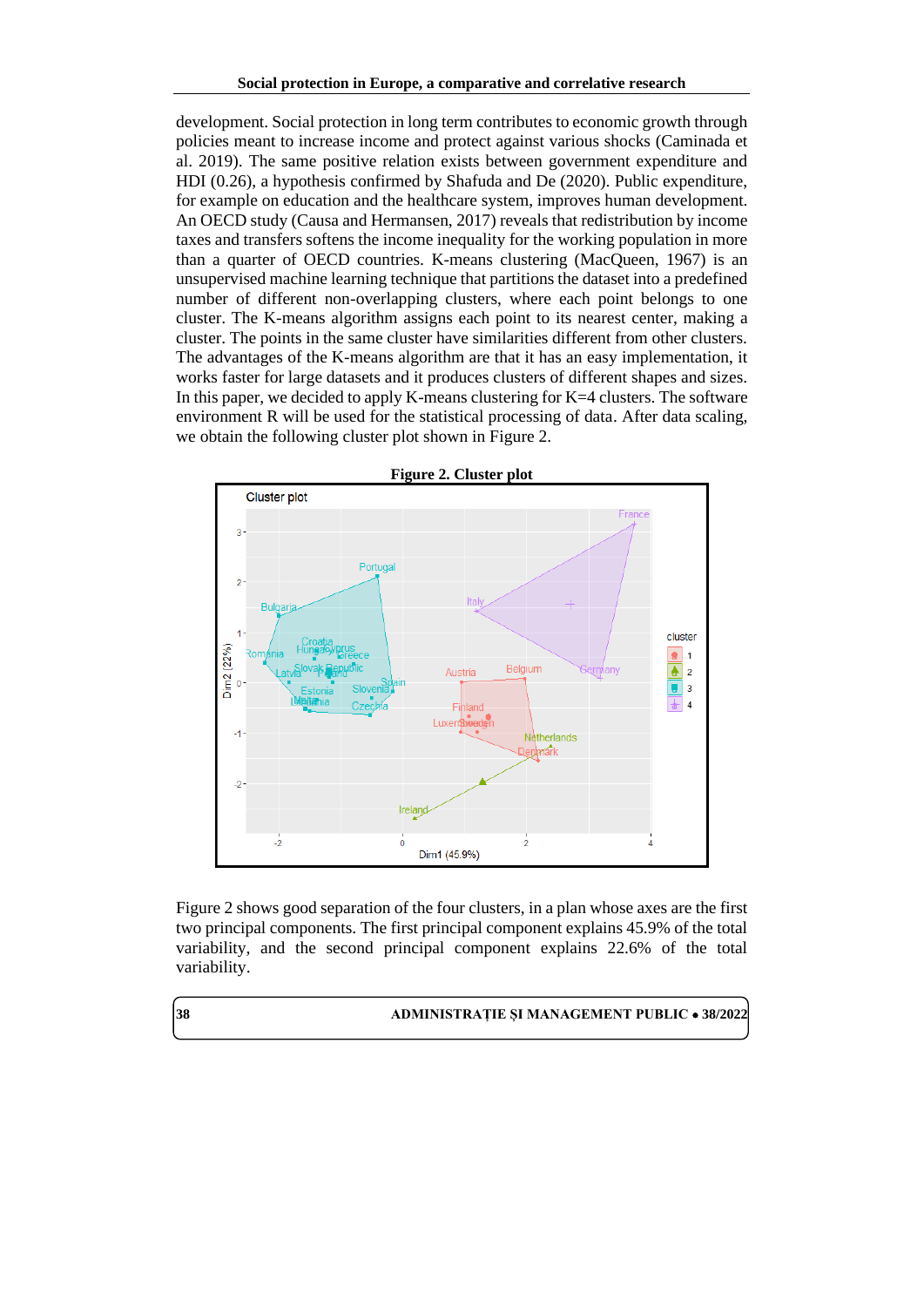The clusters componence is the following:

Cluster 1: Belgium, Denmark, Luxembourg, Austria, Sweden, Finland

Cluster 2: Ireland, Netherlands

Cluster 3: Bulgaria, Czechia, Estonia, Greece, Spain, Croatia, Cyprus, Latvia, Lithuania, Hungary, Malta, Portugal, Romania, Slovenia, Slovak Republic

Cluster 4: Germany, France, Italy

Table 2 contains the cluster means for each variable after data scaling. One sees from Table 2 that the two countries in cluster 4, Germany and France, have the highest net social benefits and the highest government expenses in the EU. Germany is considered the economic driver of the European Union and has a bountiful social system. In recent years, Germany has paid generous social benefits to its citizens. According to OECD, in 2018-2019, France spent about 31.2% of its GDP on social programs, followed by Belgium (29.8% of GDP) and Finland (28.7% of GDP) (Abeissa, 2019).

| No. | <b>NSB</b>    | <b>EXPSP</b> | <b>EXPADM</b>         | <b>OEXP</b>  | <b>HDI</b> | <b>GOVEXP</b> |
|-----|---------------|--------------|-----------------------|--------------|------------|---------------|
|     | $-0.19217760$ | 1.3413478    | 0.1449681             | -0.1455948   | 0.9448746  | 0.9265428     |
|     | $-0.07459745$ | 0.7501152    | 2.2492504             | $-0.1367410$ | 1.4153206  | -1.4766085    |
|     | $-0.39609553$ | $-0.7302955$ | -0.4709458 -0.1981638 |              | -0.6143179 | $-0.3561952$  |
|     | 2.54659634    | 0.7121369    | 0.7222746             | 1.4392241    | 0.4430656  | 1.0310277     |

**Table 2. Cluster means**

The countries in cluster 2 have the highest HDI and the highest expenditure on administration costs. The countries in cluster 1 have the highest total expenditure on social protection per head of population. Cluster 1 contains three Scandinavian countries Denmark, Sweden, and Finland which spend more than 25% of GDP on social services. Cluster 2 can be considered a cluster of outliers. In the set of 17 EU countries, the Netherlands has the highest percent of Total expenditure on administration costs equalling 5.61% of GDP, followed by Ireland with 4.09% of GDP. Cluster 3 contains most of the EU countries.

Silhouette analysis studies the separation distance between the 4 clusters. In Figure 3 the clusters silhouette plot shows how close each point in one cluster is to points in the neighboring clusters [\(Rousseeuw,](https://www.sciencedirect.com/science/article/pii/0377042787901257#!) 1987). The silhouette width takes values in the interval  $[-1, +1]$ .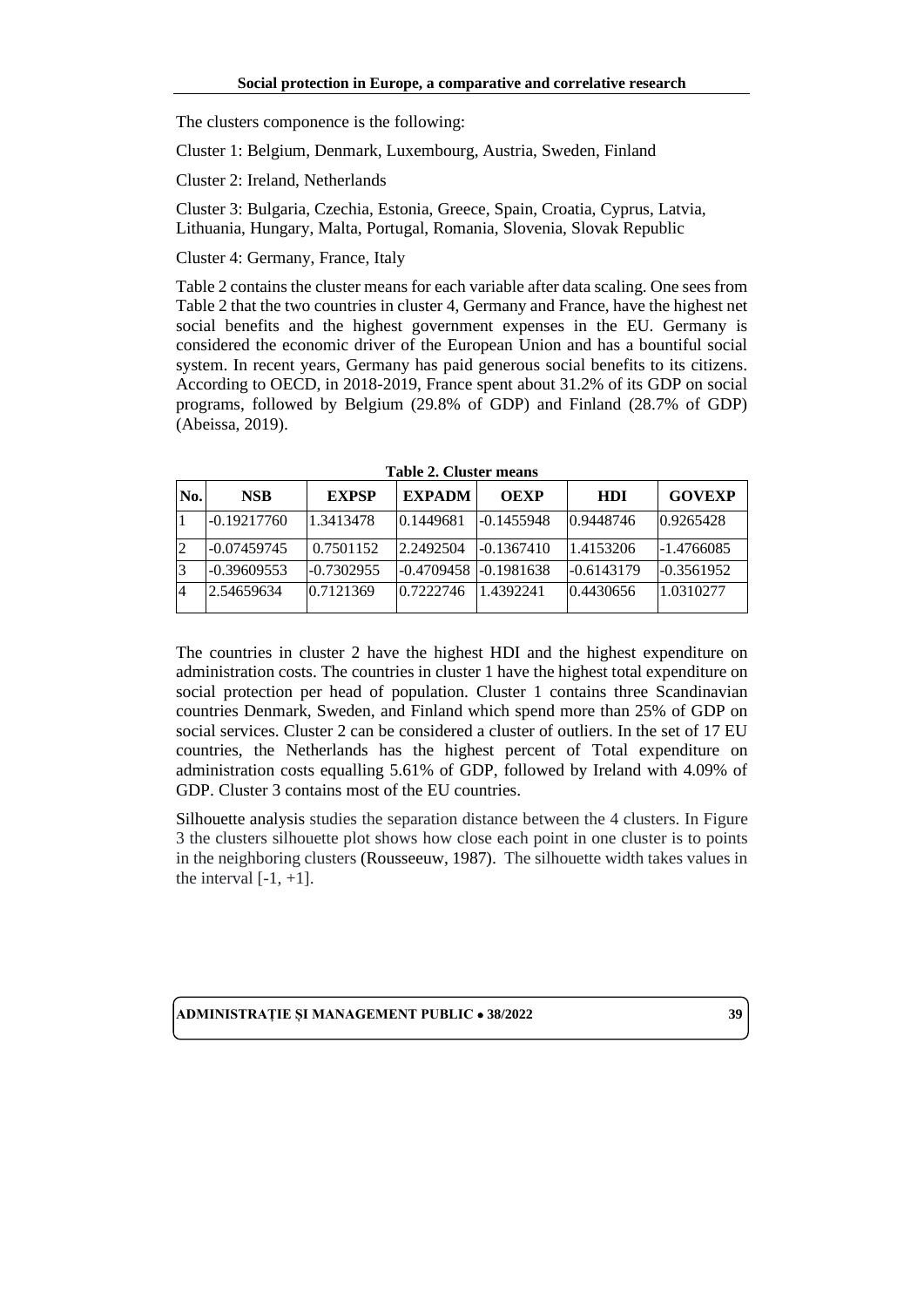

The cluster sizes can be measured according to the thickness of the silhouette plots. One can see a negative value of the silhouette width in cluster 4; it belongs to Italy (-0.11), indicating that this country might have been assigned to the wrong cluster. The cluster silhouette widths of clusters 1 and 3 in Tabel 3 have the highest values, 0.36 and 0.46, indicating that those clusters are well determined.

| <b>Table 3 Cluster silhouette widths</b> |  |    |                            |  |
|------------------------------------------|--|----|----------------------------|--|
|                                          |  |    | cluster size ave.sil.width |  |
|                                          |  |    | 0.36                       |  |
|                                          |  |    | 0.12                       |  |
|                                          |  | 16 | 0.46                       |  |
|                                          |  |    | 010                        |  |

Clusters 2 and 4 have the lowest values of silhouette widths, 0.12 and 0.10, signifying that these clusters are artificial. This can be explained by the reduced number of elements in these clusters, 2 and 3, respectively. Next, we will assess the clustering tendency to check if the clustering structure is meaningful, i.e., nonrandom structure. The visual assessment of cluster tendency (VAT) algorithm proposed by Bezdek and Hathaway (2002) has the following steps:

1. The dissimilarity matrix between the objects is computed based on the Euclidean distance.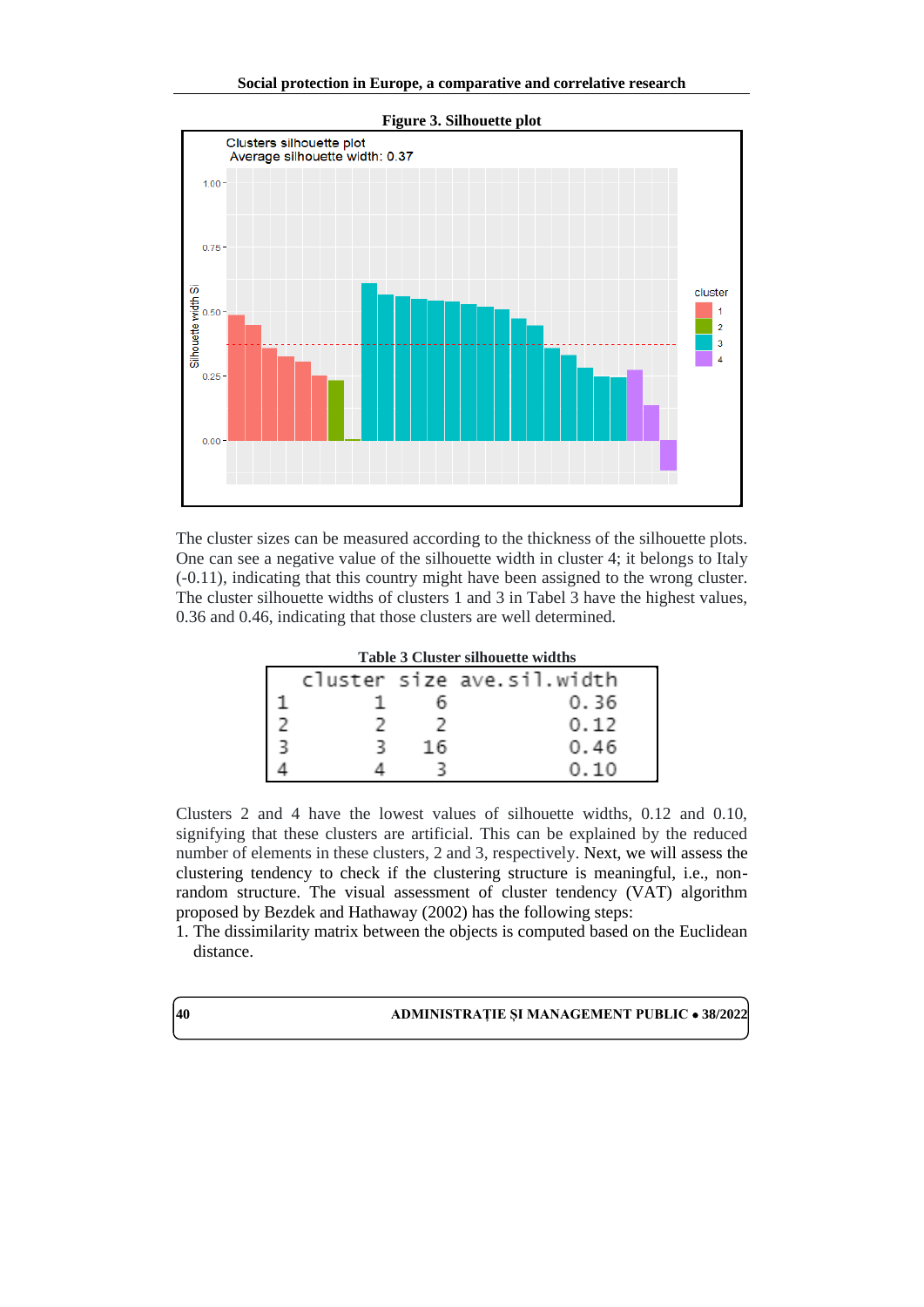2. The dissimilarity matrix is ordered such that similar objects are close to each other.

3. The ordered dissimilarity matrix is the visual output.

The results of applying it are presented in Figure 4.



**Figure 4. VAT visual output**

The red color symbolizes high similarity (i.e. low dissimilarity) while the blue color symbolizes low similarity. The colors are pure if dist  $(x_i, x_j) = 0$  (pure red=high

similarity) and dist( $x_i$ ,  $x_j$ )=1 (pure blue=low similarity).

Similar objects belong to the same cluster and are shown in consecutive order on the dissimilarity matrix. The dissimilarity matrix in Figure 4 confirms that the clustering structure is not random.

Next, we use Hopkins statistic (Lawson and Jurs 1990) to check the spatial randomness of the data.

The null hypothesis  $H_0$  asserts that the data is uniformly distributed (no statistically significant clusters). The alternative hypothesis  $H_1$  asserts that data is not uniformly distributed (statistically significant clusters). 0.5 is the threshold for rejecting or accepting  $H_0$ . If the Hopkins statistic is close to 1 (far above 0.5), then we reject  $H_0$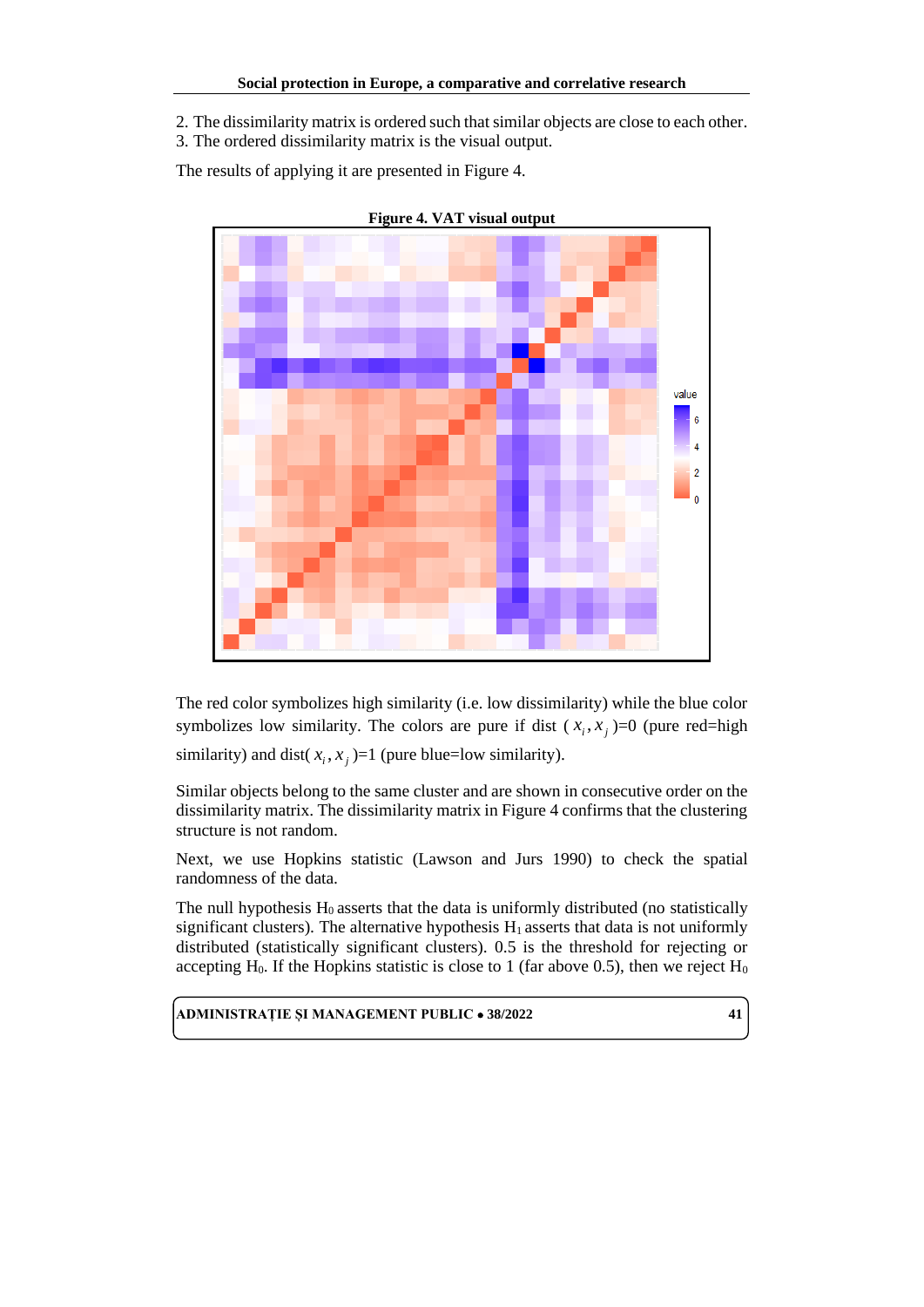and decide that the clusters are statistically significant. If the Hopkins statistic is greater than 0.75, then the clustering is valid at a 95% confidence level (Han et al., 2012). In our case, the H-value is 0.75, far above 0.5, therefore we conclude that the data is highly clusterable. A similar study applying the K-means algorithm and checking cluster validity was recently done by Vysochan et al. (2021) for charitable organizations in Ukraine. Beblavỷ et al. (2013) examine the correlation between education and social protection policies in OECD countries by applying different clustering algorithms, such as hierarchical and Gaussian Mixture Model clustering.

### **3. Conclusions**

This paper used the K-means algorithm to cluster the 27 EU countries according to six variables representing social indicators, HDI, and public expenses, extracted for 2018 and 2019. The clustering resulted in 4 clusters, from which cluster 4 contains the outliers Netherlands and Ireland. One reason would be that the Netherlands has the highest percent of Total expenditure on administration costs, namely 5.61% of GDP, followed by Ireland with 4.09% of GDP. The countries in cluster 1, of which three are Scandinavian countries, have the highest total expenditure on social protection per head of population. The Hopkins statistic is 0.75, far above 0.5, therefore we conclude that the clustering is statistically significant.

#### **Conflict of Interest Statement**

There is no conflict of interest.

#### **Acknowledgment**

Not the case

#### **References**

- Abeissa, A. (2019). France tops social welfare spending list, US comes in second. Available from https://www.rfi.fr/en/france/20190123-france-tops-social-welfare-spendinglist-us-comes-second (Accessed on 30/4/2022)
- Abramo, L., S. Cecchini and B. Morales (2019). Social programs, poverty eradication and labour inclusion: lessons from Latin America and the Caribbean. *ECLAC Books*, No. 155, 26-54.
- Andrei, L., Luca, O. (2022). Towards a sustainable mobility development in Romanian cities. a comparative analysis of the sustainable urban mobility plans at the national level. *Management Research and Practice*, 14(1), March, 30-40.
- Androniceanu, A., Georgescu, I. (2021). E-Government in European countries, a comparative approach using the Principal Components Analysis. *NISPAcee Journal of Public Administration and Policy*, 14(2), 65-86. [https://doi.org/10.2478/nispa-](https://doi.org/10.2478/nispa-2021-0015)[2021-0015](https://doi.org/10.2478/nispa-2021-0015)
- Androniceanu, A-M., Georgescu, I. & Kinnunen, J., (2022). A new entrepreneurial motivations profile for starting new business by using a panel data analysis. *Management Research and Practice*, 14(1), 5-16.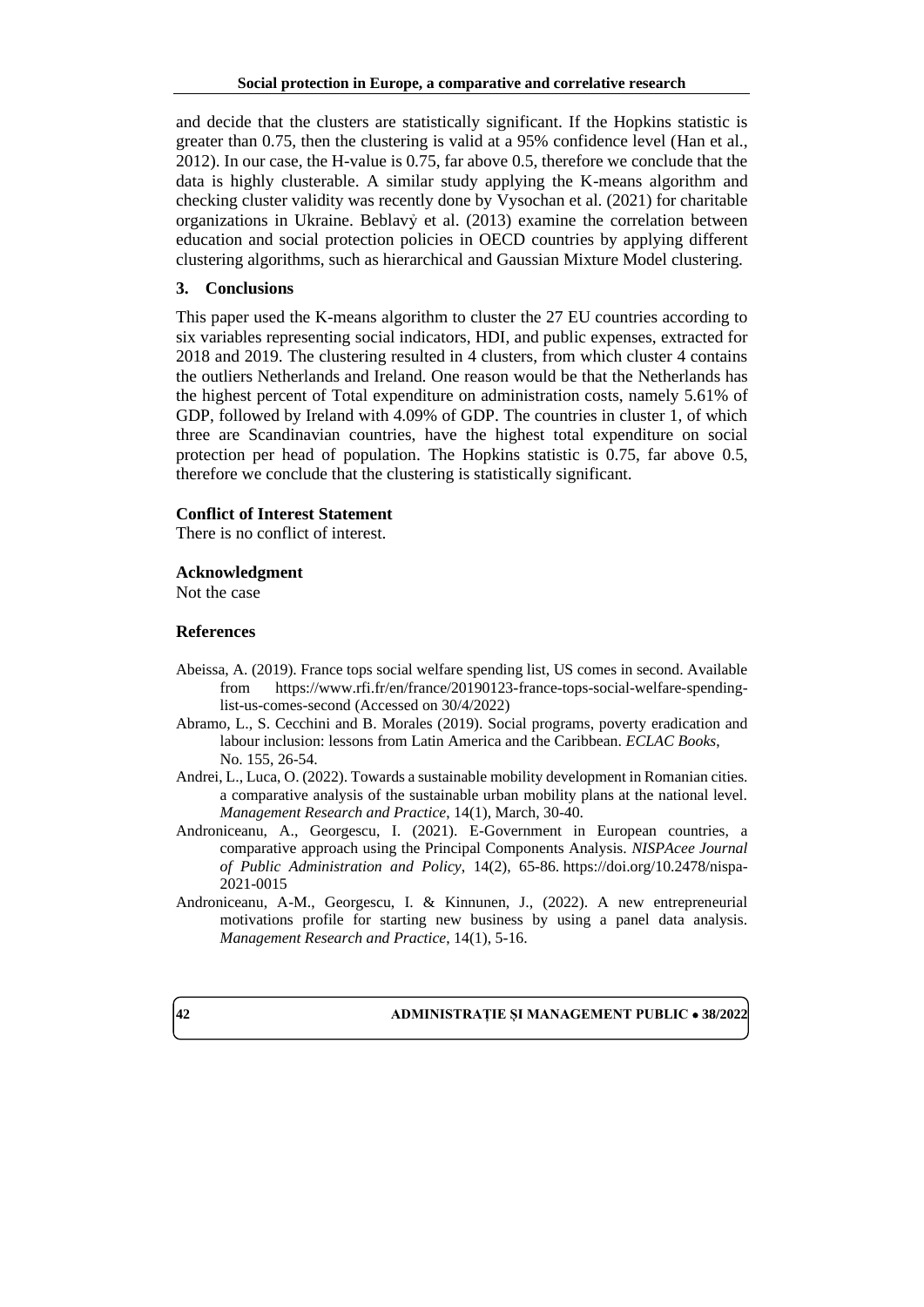- Ardielli, E. (2020). Evaluation of eParticipation Service´s Availability on Czech Municipal Websites. *International Journal of Entrepreneurial Knowledge*, 8(1), 19-33. DOI: 10.37335/ijek.v8i2.99
- Barrientos, A. and D. Hulme (eds.) (2008). *Social protection for the poor and the poorest: concepts, policies and politics*, Palgrave Macmillan.
- Beblavỷ, M., Thum, A.-M. & Veselkova, M. (2013). Education and social protection policies in OECD countries: Social stratification and policy intervention. *Journal of European Social Policy*, 23(5), 487-503, DOI: 10.1177/0958928713499174
- Bezdek, J.C., Hathaway, R.J. (2002) VAT: A Tool for Visual Assessment of (Cluster) Tendency. Proceedings of the 2002 International Joint Conference on Neural Networks, Honolulu, 12-17 May 2002, 2225-2230. [https://doi.org/10.1109/IJCNN.](https://doi.org/10.1109/IJCNN.2002.1007487) [2002.1007487](https://doi.org/10.1109/IJCNN.2002.1007487)
- Borowiecki, R., Makieła, Z.J. (2019). Determinants of development of entrepreneurship and innovation in local areas of economic activity: a case study analysis. *Forum Scientiae Oeconomia, 7*(2), 7-24. [https://doi.org/10.23762/FSO\\_VOL7\\_NO2\\_1](https://doi.org/10.23762/FSO_VOL7_NO2_1)
- Bowen, T. (2020). *Adaptive Social Protection: Building Resilience to Shocks*, Washington, D.C., World Bank.
- Caminada, K., Goudswaard, K., Wang, C., & Wang, J. (2019). Has the redistributive effect of social transfers and taxes changed over time across countries? *International Social Security Review*, 72(1), 3–31. doi:10.1111/issr.12193
- Causa, O., Hermansen, M. (2017). Income redistribution through taxes and transfers across OECD countries. *OECD Economics Department Working Paper*, No. 1453.
- Cepiku, D. (2020). New development: managing the Covid-19 pandemic from a hospital centred model of care to a community co-production approach', *Public Money & Management*, 11(1), pp. 1–4. DOI: 10.1080/09540962.2020.1821445.
- Copeland, P. and Daly, M. (2018). The European Semester and EU Social Policy. *Journal of Common Market Studies*, 56(5), 1001–1018. DOI: 10.1111/jcms.12703.
- Darvas, Z., and Leandro, Á. (2015). The limitations of policy coordination in the euro area under the European Semester. *Bruegel Policy Contribution*, 19, 1-54. [http://bruegel.org/wpcontent/uploads/2015/11/p c\\_2015\\_194.pdf](http://bruegel.org/wpcontent/uploads/2015/11/p%20c_2015_194.pdf)
- Dvorsky, J., Belas, J. Jr., Cera, G., & Bilan, S. (2021). Disparities in the perception of business risks in connection with the achieved education of the owner/manager and doing business. *International Journal of Entrepreneurial Knowledge*, 9(1), 25-40. DOI: 10.37335/ijek.v9i1.123.
- Džupka, P., Horváth, M. (2021). Urban smart-mobility projects evaluation: a literature review. *Theoretical and Empirical Researches in Urban Management*, 16(4), November, 55-76.
- European Commission and Social Protection Committee (2021a). Pension Adequacy Report 2021, Brussels, EU Commission.
- Gonos, J., Hrehová, D., Čulková, K. (2022). Economic development facets and their interrelation. *Entrepreneurship and Sustainability Issues,* 9(3), 88-102. DOI: 10.9770/jesi.2022.9.3(6)
- Graziano, P. and Polverari, L. (2019). The social impact of EU cohesion policy/l'impact social de la politique de cohésion de l'UE, in Vanhercke, Bart, Ghailani, Dalila, and Spasova Slavina (eds.) Social Policy in the European Union: State of Play 2019.
- Guardiancich, I. and Natali, D. (2021). German and Italian pensions: similar roots, different reform paths, comparable trajectories? *German Politics*, 1-19. DOI: 10.1080/09644008.2021.1902506.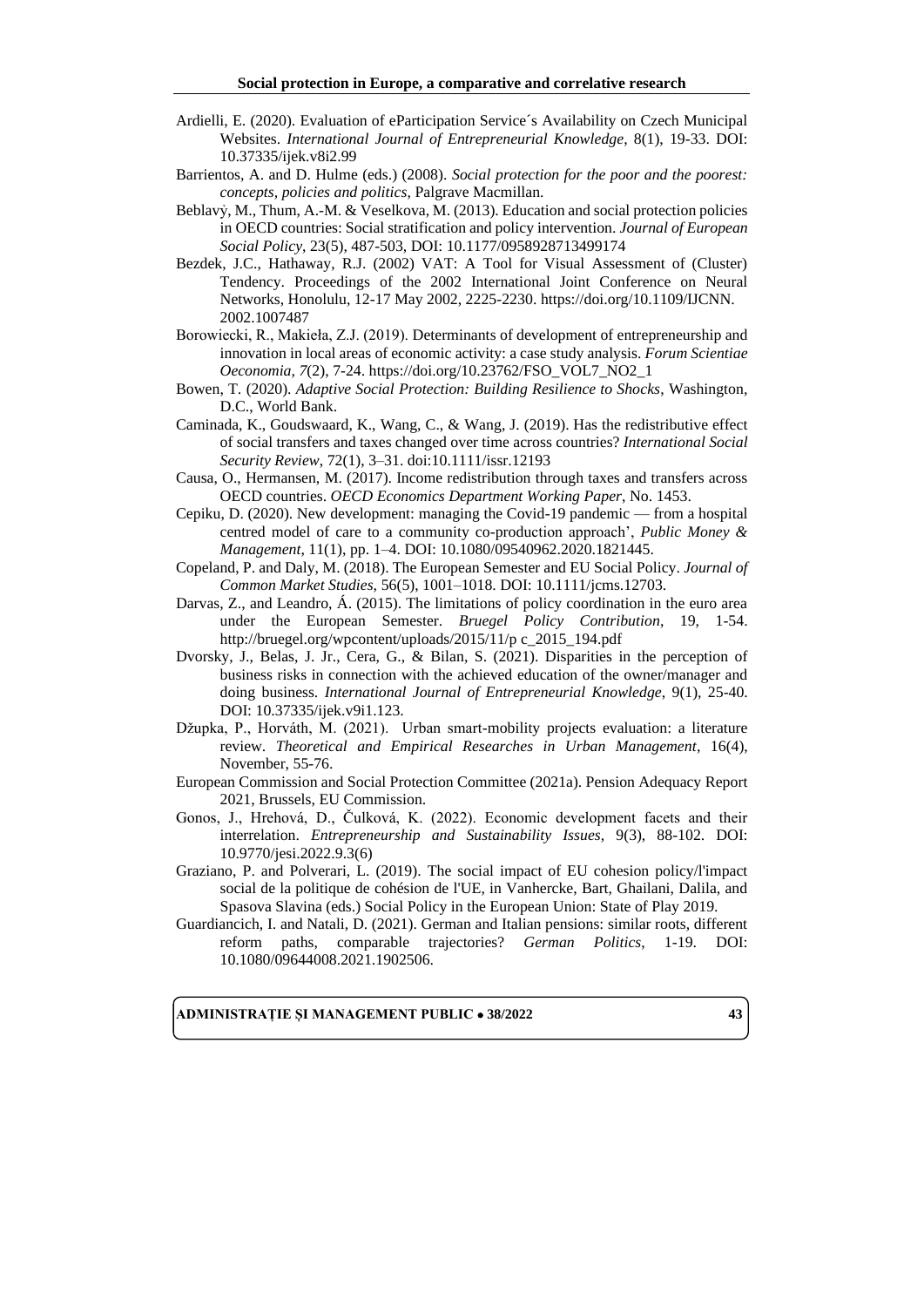- Guidi, M., and Guardiancich, I. (2018). Intergovernmental or supranational integration? A quantitative analysis of pension recommendations in the European Semester.' *European Union Politics*, 19(4), 684-706.
- Han, J., Kamber, M. & Pei, J. (2012). *Data Mining: Concepts and Techniques*. 3rd ed. Boston: Morgan Kaufmann. [https://doi.org/10.1016/B978-0-12-381479-1.00016-2.](https://doi.org/10.1016/B978-0-12-381479-1.00016-2)
- Hitka, M., Lorincova, S., Bartakova, GP., Lizbetinova, L., Starchon, P., Li, C., Zaborova, E., Markova, T., Schmidtova, J., & Mura, L. (2018). Strategic Tool of Human Resource Management for Operation of SMEs in the Wood-processing Industry. *Bioresources*, 13 (2), pp. 2759-2774
- Kassambara, A. (2017). R Graphics Essentials for Great Data Visualization, STHDA Publishing House.
- Kudins, J. (2022). Economic usefulness of older workers in terms of productivity in the modern world. *Insights into Regional Development*, 9(3), 40-56. http://doi.org/10.9770/IRD.2022.4.1(3)
- Lawson, R. G., Jurs, P. C. (1990). New Index for Clustering Tendency and its Application to Chemical Problems. *Journal of Chemical Information and Computer Sciences* 30 (1), 36-41. [http://pubs.acs.org/doi/abs/10.1021/ci00065a010.](http://pubs.acs.org/doi/abs/10.1021/ci00065a010)
- MacQueen, J. B. (1967). [Some Methods for classification and Analysis of Multivariate](http://projecteuclid.org/euclid.bsmsp/1200512992)  [Observations.](http://projecteuclid.org/euclid.bsmsp/1200512992) Proceedings of 5th Berkeley Symposium on Mathematical Statistics and Probability, no.1. *University of California Press*, 281-297.
- Mazzanti, M., Mazzarano, M., Pronti, A., & Quatrosi, M. (2020). Fiscal policies, public investments and wellbeing: mapping the evolution of the EU. *Insights into Regional Development*, 2(4), 725-749[. http://doi.org/10.9770/IRD.2020.2.4\(1\)](http://doi.org/10.9770/IRD.2020.2.4(1))
- Mertl, J., Mihola, J., & Valenčík, R. (2019). Incentive extension of pay-as-you-go pension system. *Journal of International Studies, 12*(4), 195-213. doi:10.14254/2071- 8330.2019/12-4/13
- Minárová, M., Mura, L., & Malá, D. (2021). Corporate Volunteering and Creating a Quality Culture. *Quality – Access to Success*, 22 (185), 1-8. DOI:10.47750/QAS/22.185.01
- Mishchuk, H., Yurchyk, H., & Bilan, Y. (2018). Shadow incomes and real inequality within the framework of leadership and social change. In *Leadership for the Future Sustainable Development of Business and Education* (pp. 89-101). Springer, Cham. [https://doi.org/10.1007/978-3-319-74216-8\\_10](https://doi.org/10.1007/978-3-319-74216-8_10)
- Mura, L., Zsigmond, T., & Machová, R. (2021). The effects of emotional intelligence and ethics of SME employees on knowledge sharing in Central-European countries. *Oeconomia Copernicana*, 12(4), 907–934. DOI: 10.24136/oc.2021.030
- Pereira, A.P., Procopiuck, M., (2022). A socio-technical perspective on the future of city information modelling. *Theoretical and Empirical Researches in Urban Management*, 17(2), May, 66-88.
- Pimonenko, T., Lyulyov, O., & Us, Y. (2021). Cointegration between Economic, Ecological and Tourism Development. *Journal of Tourism and Services*, 23(12), 169-180. DOI: 10.29036/jots.v12i23.293.
- [Rousseeuw,](https://www.sciencedirect.com/science/article/pii/0377042787901257#!) P. J. (1987). Silhouettes: A graphical aid to the interpretation and validation of cluster analysis. *[Journal of Computational and Applied Mathematics,](https://www.sciencedirect.com/journal/journal-of-computational-and-applied-mathematics)* 20, 53-65.
- Sabato, S., Corti, F., Vanhercke, B., & Spasova, S. (2019). Integrating the European Pillar of Social Rights into the roadmap for deepening Europe's Economic and Monetary Union.' Brussels: European Economic and Social Committee.